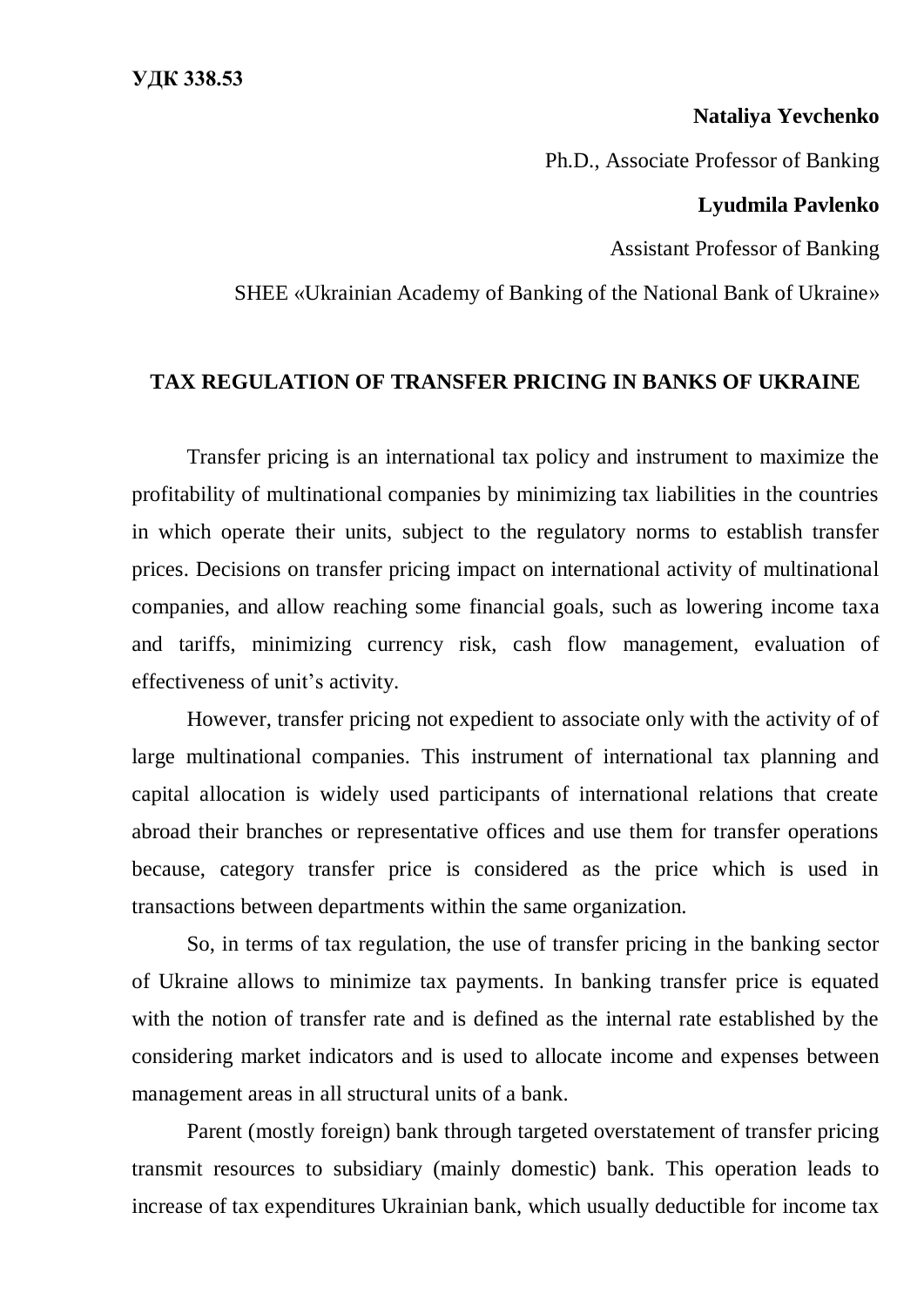and as a result, reduces tax revenues into the national budget. On the other hand, the parent bank will optimize (minimize) their tax payments because the outputs of the profits in countries with lower tax [1].

So, in Ukraine the question of tax transfer pricing regulation is especially important because of the relatively unsettled legal basis and insufficient experience of the Ukrainian regulatory authorities in the struggle of manipulation of transfer prices.

Tax Code of Ukraine [2] extends the transfer pricing regulations in Ukraine and establishes methods for determining transfer prices based on the recommendations of the Organization for Economic Cooperation and Development (OECD). In particular, the Tax Code of Ukraine [2] provided for the introduction of regular prices, which in essence corresponds to the principle of «arm's length». Also, certain methods of regular price: comparative uncontrolled price (unique selling), resale price «cost plus», distribution of profits and net profits. Thus, each following method is applied in case if regular price cannot be determined by application of the previous method.

According to the Law of Ukraine «On Amendments to the Tax Code of Ukraine on transfer pricing regulations» [3], which effective from 01.09.2013, the amendments were made to the Tax Code of Ukraine, which provides for the principle of transfer pricing regulations in Ukraine and control of related transactions at the legislative level. Control of transfer prices will be in the event that the aggregate amount of transactions with counterparty exceeds 50 million per year.

For operations that will be controlled according to the law [3], are intra-group transactions of companies (between related parties) and international transactions with residents of countries with low taxation. Reports filed annually by May 1 following the reporting year. Also, the law [3] provides a new type of tax audit  $$ audit of transfer pricing.

The main global trends in the tax transfer pricing adjustment can be noted: increasing attention from regulatory authorities to transfer pricing issues, increased tax reporting requirements and penalties for non-compliance. Therefore, the resolution transfer pricing regulations according to international tax practice is